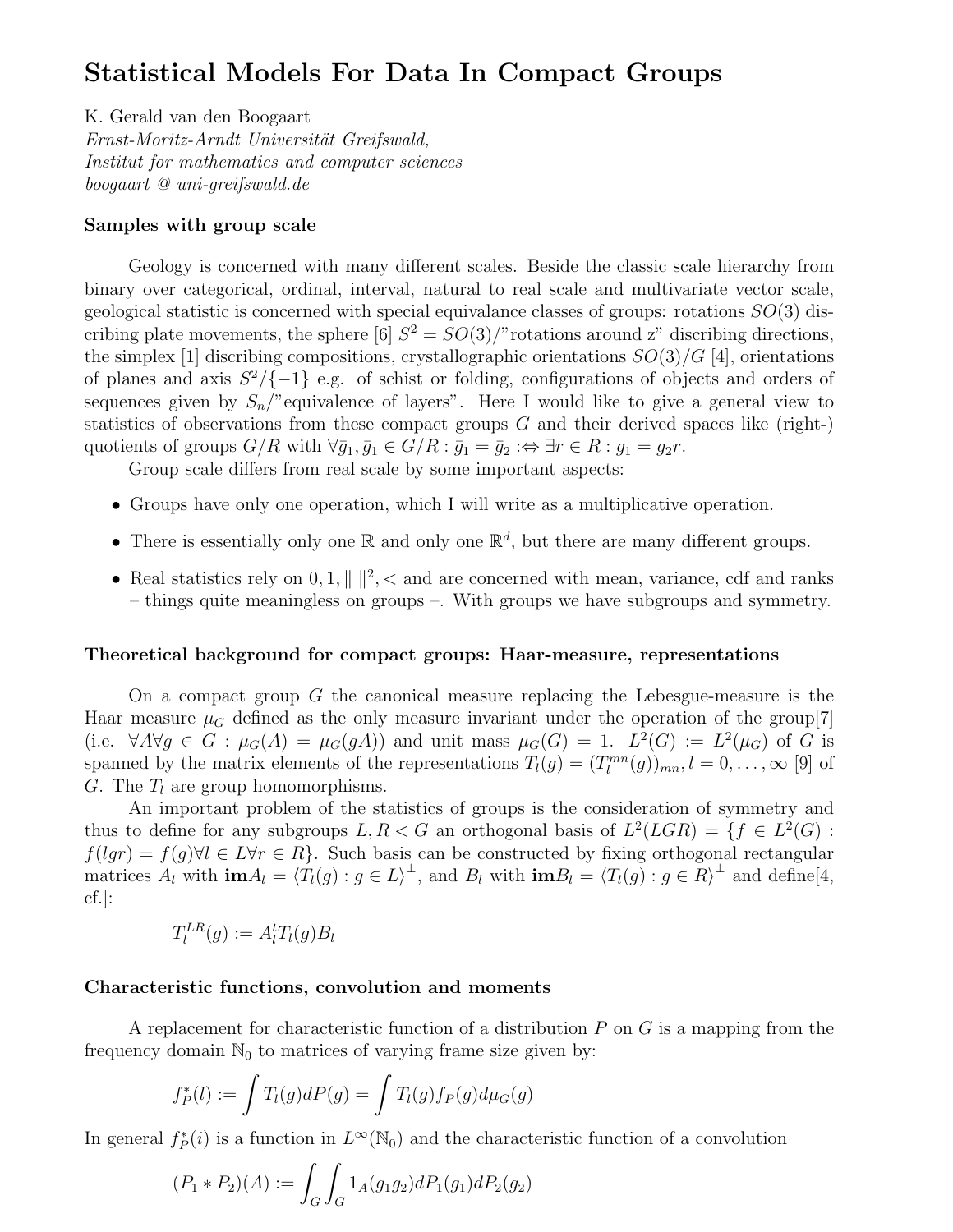is given by  $f_{P_1*P_2}^*(l) = f_{P_1}^*(l) f_{P_2}^*(l)$ . A concept of linear moments in the sense of  $R^d$  does not exist for groups. The  $\mu_l := \int T_l(g)dP(g) = f_P^*(l)$  can instead be seen as non centered or harmonic moments of P. The  $\mu_l$  are not elements of the group, however linear with respect to group operations:  $\mu_l^{\sigma X \tau} = T_l(\sigma) \mu_l^X T_l(\tau)$ 

## Symmetry, kernels and distances

Let us call a function left symmetric with respect to  $S \subset G$  when  $\forall s \in S \forall q \in G$ :  $f(sg) = f(g)$ , right symmetric, when  $\forall s \in S \forall g \in G : f(gs) = f(g)$ , double symmetric, when  $\forall s \in S \forall t \in S \forall g \in G : f(sgt) = f(g)$  and conjugationally symmetric, when  $\forall s \in S \forall g \in G$ :  $f(sgs^{-1}) = f(g).$ 

Some statistical procedures rely on kernels or covariance functions, which are positive semidefinite functions  $c(q_1, q_2)$  invariant under operation of the group:  $c(sq_1t, sg_2t) = c(q_1, g_2)$ implying  $c(g_1, g_2) = k(g_1^{-1}g_2)$  with a conjugationally symmetric  $k(g) = \sum_l \alpha_l \mathbf{tr} T_l(g)$ . Positive definiteness is equivalent to  $\forall l : \alpha_l > 0$ . For some statistical procedures (kernel density estimation, location parameters) we need such sequence  $(\alpha_l)_l$ . For a given sequence  $(\alpha_l)_l$  a distance, which is useful even after symmetrization, of two group elements is defined by:

$$
d_{\alpha}(g_1, g_2) := \sqrt{\sum_{l} \alpha_l^2 ||T_l(g_1) - T_l(g_2)||^2}
$$

## Measures of location and spread, symmetric location

In real scale the first and second moment are measures of location and spread. Here we can consider a single  $\mu_l$  as a measure of location as well of spread, which is well known for the special case of the spherical Fisher distribution[6], however  $\mu_l \notin G$ . A location parameter  $g \in G$  with  $\sum_l \alpha_l^2 ||T_l(g) - \hat{\mu}_l||^2 \to \text{min}$  can be considered as a parameter of location, especially, when we consider that this  $q$  is also given by:

$$
g_{\alpha} := \underset{g_0}{\text{argmin}} E[d_{\alpha}(g_0, g)], \quad \hat{g}_{\alpha} := \underset{g \in G}{\text{argmin}} \sum_i d_{\alpha}(g, g_i)^2
$$

Correspondingly a metric variance spread could be defined by:

$$
\mathbf{var}_{\alpha}(g) := E[d_{\alpha}(g_{\alpha}, g)^{2}], \quad \mathbf{var}_{\alpha}(g) := \frac{1}{n-1} \sum_{i} d_{\alpha}(\hat{g}_{\alpha}, g_{i})^{2}
$$

 $g_{\alpha}$  is unique up to the symmetry acutally present in the distribution or in the data. Thus e.g. for the uniform distribution every  $g \in G$  is with equal right the location. When we assume some symmetry in the distribution, we can remove all distance that can be induced by that symmetry by replacing the distance  $d_{\alpha}$  by:

$$
d_{\alpha}^{LR}(g_1, g_2) := \sqrt{\sum_{l} \alpha_l^2 ||T_l^{LR}(g_1) - T_l^{LR}(g_2)||^2}
$$

For trivial  $\alpha$  this can get a trivial distance  $d_{\alpha}^{LR}(g_1, g_2) \equiv 0$ . However for  $(\alpha_l)_l, \alpha_l > 0 \forall l$  this distance not degenerated and based on them we can define a symmetric location and spread parameters by:

$$
g_{\alpha}^{LR} := \underset{g_0 \in L \backslash G/R}{\text{argmin}} E[d_{\alpha}^{LR}(g_0, g)], \quad \hat{g}_{\alpha}^{LR} := \underset{g \in L \backslash G/R}{\text{argmin}} \sum_{i} d_{\alpha}^{LR}(g, g_i)^2
$$

$$
\mathbf{var}_{\alpha}^{LR}(g) := E[d_{\alpha}^{LR}(g_{\alpha}^{LR}, g)^2], \quad \mathbf{var}_{\alpha}^{LR}(g) := \frac{1}{n-1} \sum_{i} d_{\alpha}^{LR}(\hat{g}_{\alpha}^{LR}, g_i)^2
$$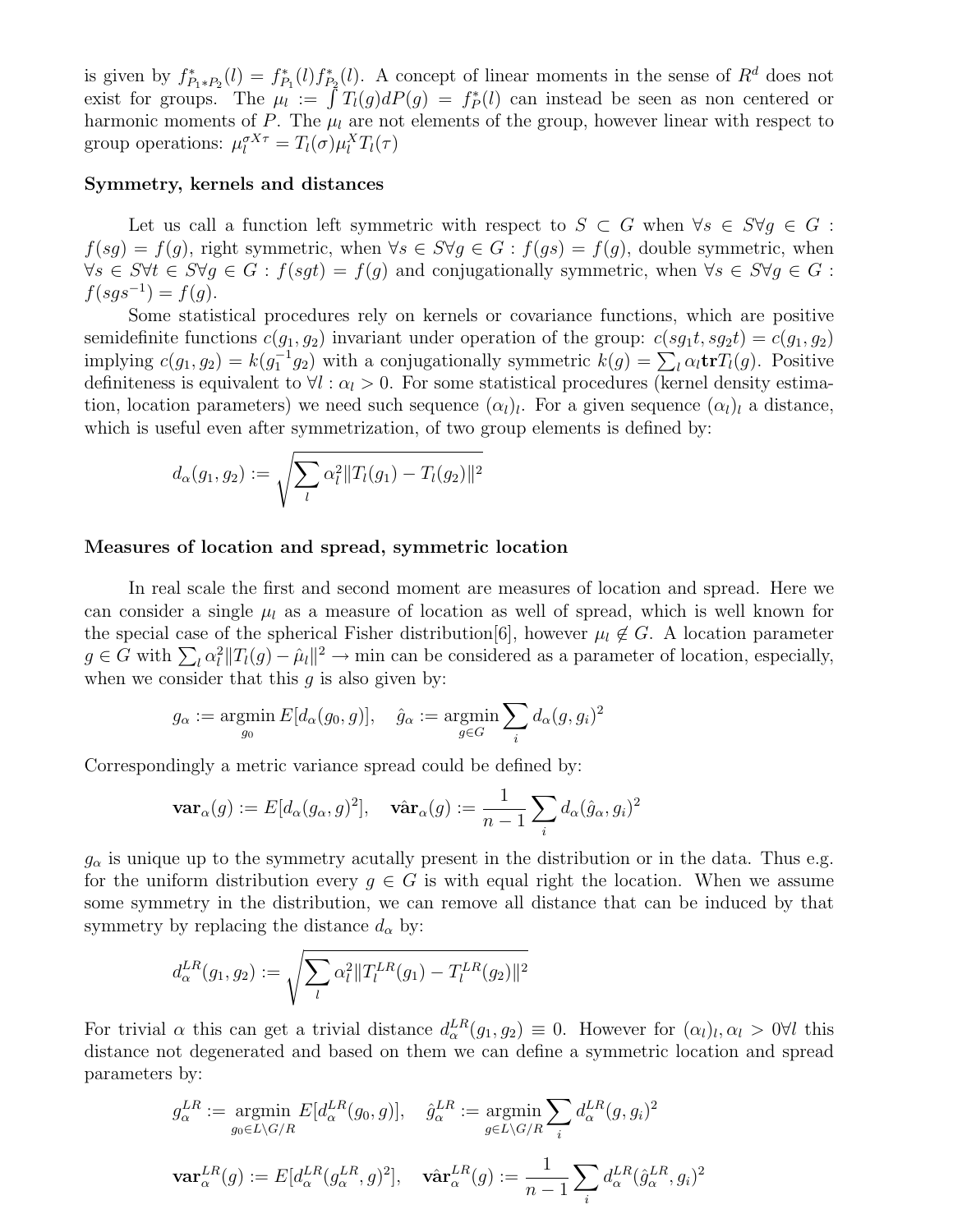All these estimators are strongly consistently up to the symmetry actually present in the data.

To have an interpretation of the  $\alpha$ -variance it is important to get an idea of the meaning of the  $d_{\alpha}$  on the specific group.

## Empirical distribution, V,U-statistics

Instead of empirical cdfs we use the symmetric empirical distribution:

$$
\hat{P}(A) = \frac{1}{n} \sum_{i=1}^{n} \int \int 1_A(\sigma g_i \tau) d\mu_L(\sigma) d\mu_R(\tau)
$$

 $\hat{P}(A)$  estimates  $P(A)$  strongly consistent for any A with  $\mu(A) > 0$ . This type of convergence replaces convergence in every continuity point of the distribution function. For any functional of the distribution given by a k-positional kernel  $\Psi$ :

$$
\beta = \int \dots \int \Psi(g_1, \dots, g_k) dP(g_1) \dots dP(g_k)
$$

we can define a consistent V-estimate[8] on the group by:

$$
\hat{\beta}_V = \int \ldots \int \Psi(g_1, \ldots, g_k) d\hat{P}(g_1) \ldots d\hat{P}(g_k) = \frac{1}{n^k} \sum_{i_1=1}^n \ldots \sum_{i_k=1}^n \Psi(g_{i_1}, \ldots, g_{i_k})
$$

or a consistent and unbiased U-estimate[8] on the group by:

$$
\hat{\beta}_U = \frac{1}{\binom{n}{k}k!} \sum_{i_1 \neq \ldots \neq i_k} \Psi(g_{i_1}, \ldots, g_{i_k})
$$

The difference to the classical V- and U- estimators is only the notation, which changed uses measures instead of the no longer defined distribution functions.

#### Symmetric kernel density estimation

In general a kernel density estimation  $[5, cf.]$  on G can be given by the convolution of a kernel on G with the discrete distribution given by the data  $g_i$ . When we assume f to be symmetric with respect to  $L\triangleleft G$  from left and  $R\triangleleft G$  from right we might give a correspondingly symmetric kernel density estimate by:

$$
\hat{f}(\bar{g}) = \frac{1}{n} \sum_{i=1}^{n} \int \int \int k(sg_i^{-1}lgr) d\mu_S(s) d\mu_L(l) d\mu_R(r) = \frac{d(\mu_L * K * \hat{P} * \mu_R)(\bar{g})}{d\mu_{G/S}(\bar{g})}
$$

With  $\alpha_0 = 1$   $\hat{f}$  is an unbiased estimator for a smoothed version of the density:  $E[\hat{f}] = \frac{d(K*P)(g)}{d\mu_G(g)}$ with  $P = \mu_L * P * \mu_R$  due to assumed symmetry of P,  $\mu_L * K = K * \mu_L$ , and  $P * K = K * P$  due to the conjugational symmetry of  $K$ . Other aspects of kernel density estimation, like prediction error, consistency [5, cf.] and confidence bounds [4, cf.] are similar to the special cases for Stiefel manifolds or crystallographic orientations discussed elsewhere.

### Distributions and models

A general class of exponential families for our, scale containing the uniform, the matrix Langevin [5, cf.], von Mises-Fisher-matrix [6] and Beran's [3] general distribution families on the sphere as special cases and used for crystallographic orientations in [4], is given as follows

Fix a group G, left and right symmetry groups L, R (eventually  $L = R = \{1\}$ ) and a maximum degree of series expansion D. Then for every choice of  $\Theta = (\Theta_l)_l, \Theta_l \in R^{MN} \ni <$